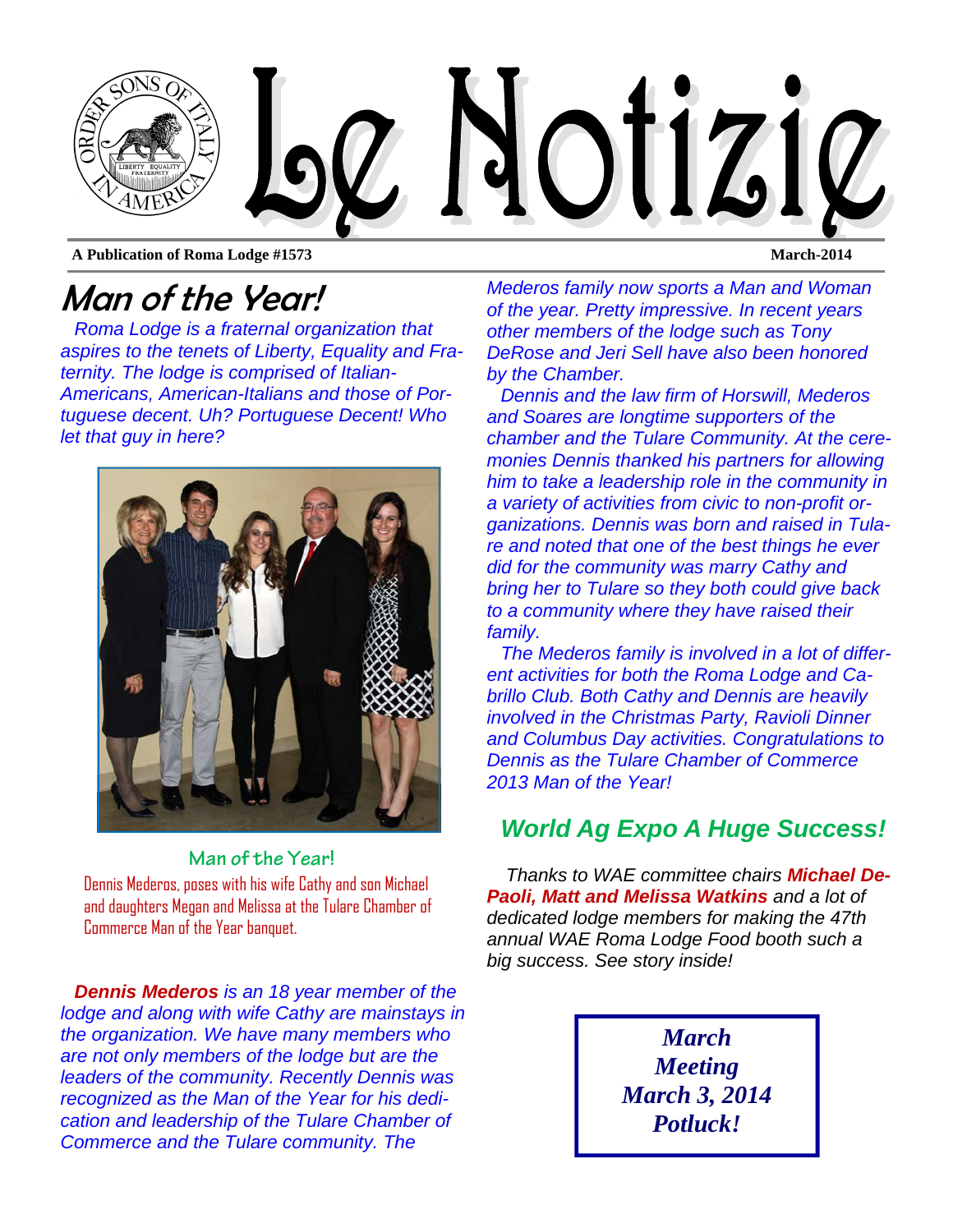# *Is there light at the end of the tunnel?*

**R DEPARTMENT COMBET ON A BUDGE MEDITION CONSECUTS ON A BUT A POST OF THE PAST FEW YEARS. We all lament that it is too much** cussed the future of the WAE food booth on many occasions for the work, we don't have enough help and we are not making enough money for all the effort. We complain that our location is terrible, the inspections from the health department are too annoying and we have lost a lot of our members who we relied upon to assist with doing everything necessary to be successful.

For the past few years, if your name was not *Michael DePaoli* or *Josh Pitigliano* you probably have little to complain about. Let's face it. If you are not the chairman and did not have to spend weeks before, countless hours during the event and a week or two after cleaning up, you have little to complain about. Special thanks goes to *Michael DePaoli* and *Matt and Melissa Watkins*, who served as this years chairs, for another successful food booth.

They did an outstanding job of getting everything organized and encouraging others to assist in doing all of the hard work necessary to operate the booth. More importantly, they did not complain about food sales, our location or other issues with operating the booth. What they did do was incorporate a few changes to the menu and operation of the booth and have more ideas for next year like a meatball sandwich smothered in our homemade pasta sauce. Wow! I can taste it now.

Maybe *there is a light at the end of the tunnel*  for the future of the Roma Lodge WAE food booth. I'm sure with our younger members stepping to the plate, to take on these types of activities, maybe we can reach 100 years of participating at the WAE! Only 53 years to go!



*Frances Della and helpers making sausage sandwiches.* 



*Tina Sparlin, Giovanna DePaoli and El Diamante volunteer dish up pasta!*



Matt and Melissa Watkins and Michael DePaoli 2014 WAE Chairs!



Joseph Goni and Josh Pitigliano cook sausage!

*Heralds Message*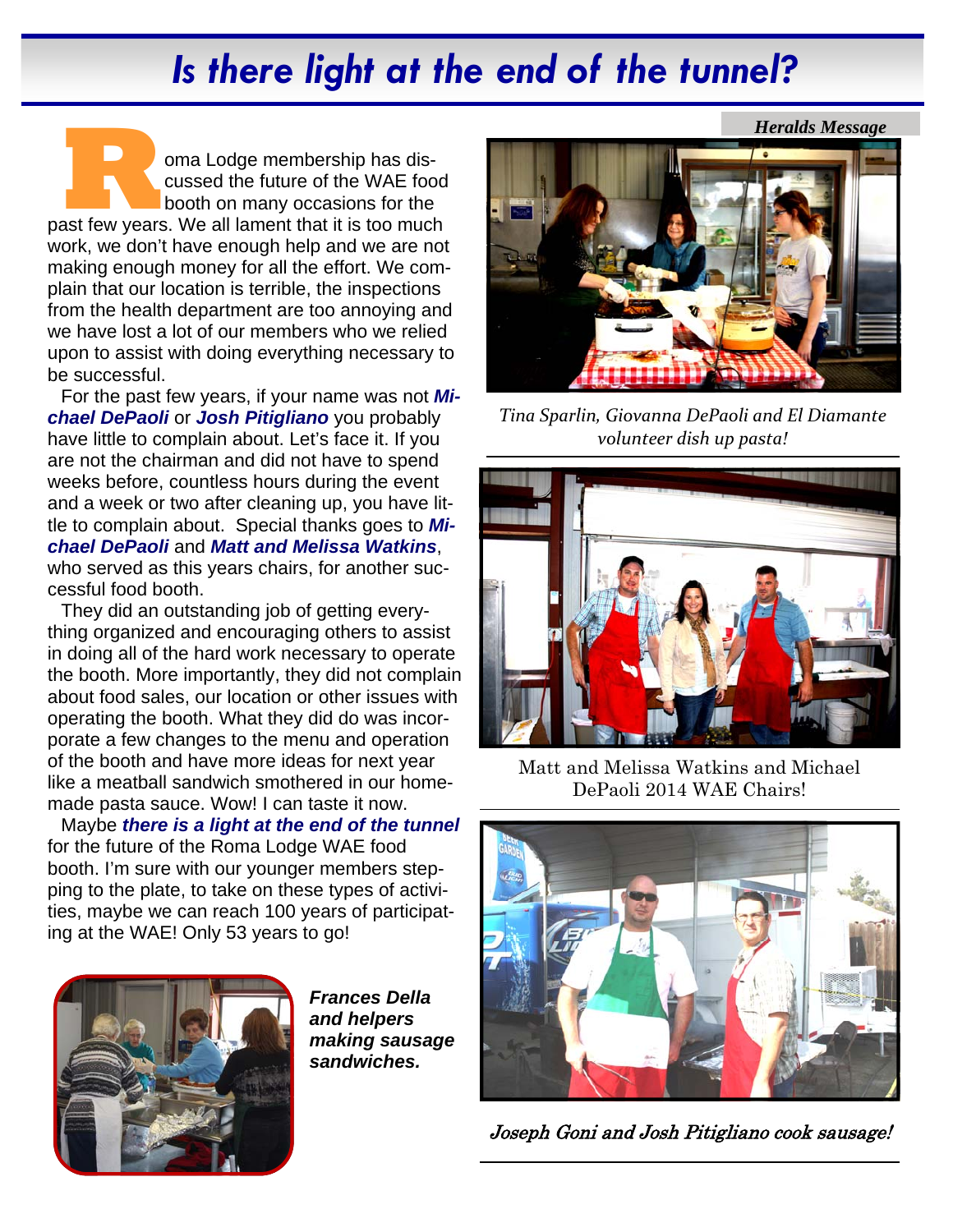## **Members in the news!**

#### *Baby Birth!*

Former Roma Lodge and Grand Lodge Queen *Maci DePaoli-Daramy* and husband *Daniel* welcomed into the world *Isabel Elizabeth Daramy* on February 11, 2014 in Bakers-



field, California. Isabel weighed in at 7 lbs and 13 ounces. Congratulations to Maci and Daniel along with grandparents *David and Giovanna DePaoli*.

#### *Wedding Bells!*

Roma Lodge members *Ben Curti and Elisabeth Ferreira* were married on

February 15th in New Orle‐ ans. Elisabeth joined the lodge last year and Ben is celebrating his 45th year as a lodge member. Ben and Elis‐



abeth have both been active members of the lodge and are always available to help with lodge activities from fundraisers to providing services to the com‐ munity. *CongratulaƟons to Elisabeth and Ben!* 

#### **Potluck Night March 3rd!**

March is **Potluck Night** so bring your favorite

main dish, salad or dessert. The lodge will provide plates, utensils and drinks. We have some great cooks in the lodge so bring your favorite



dish to share with everyone.

We will have **Michael DePaoli** give a recap of the WAE food booth and make preparations for the upcoming anniversary dinner in April and make preparations for the annual Ravioli Dinner in May. Make plans to attend. Cash drawing \$85. Last months loser was **Michael Mederos** who was not present.

# **Scholarships Are Due**

*March 1st is the deadline for Grand Lodge Scholarships and April 1st* is the due date for the Roma Lodge Scholarship Applications. If you would like a copy of the Roma Lodge application please contact



*Frances Della @ 784-7653.* Grand Lodge applications are online at http:// www.sonsofitalyca.org/

## *All Hail the Queen!*

It is said in sales that rejection is one of the things that people, who are successful in sales, must get over and be able to accept. Name one company that does not have a product or service to sell! Most companies can get people to make the product, deliver the product or



service the product. The most difficult people to find are those who can sell the product. That takes a positive attitude, a willingness to handle rejection and keep trying.

Roma Lodge has a queen, *Isabella Benedetti*  who possesses all of these characteristics as evident by the time she spent at the World Ag Expo. She sold over 60 raffle tickets to visitors to the show as they were sitting on the benches the lodge provided for them to sit and enjoy their great Italian food.

The deadline is quickly approaching for the end of raffle ticket sales. Make sure you come to the March meeting and get your tickets from Isabella. If you have already purchased tickets you can double your chances of winning by buying more tickets. You can't win if you don't play so get your tickets ASAP!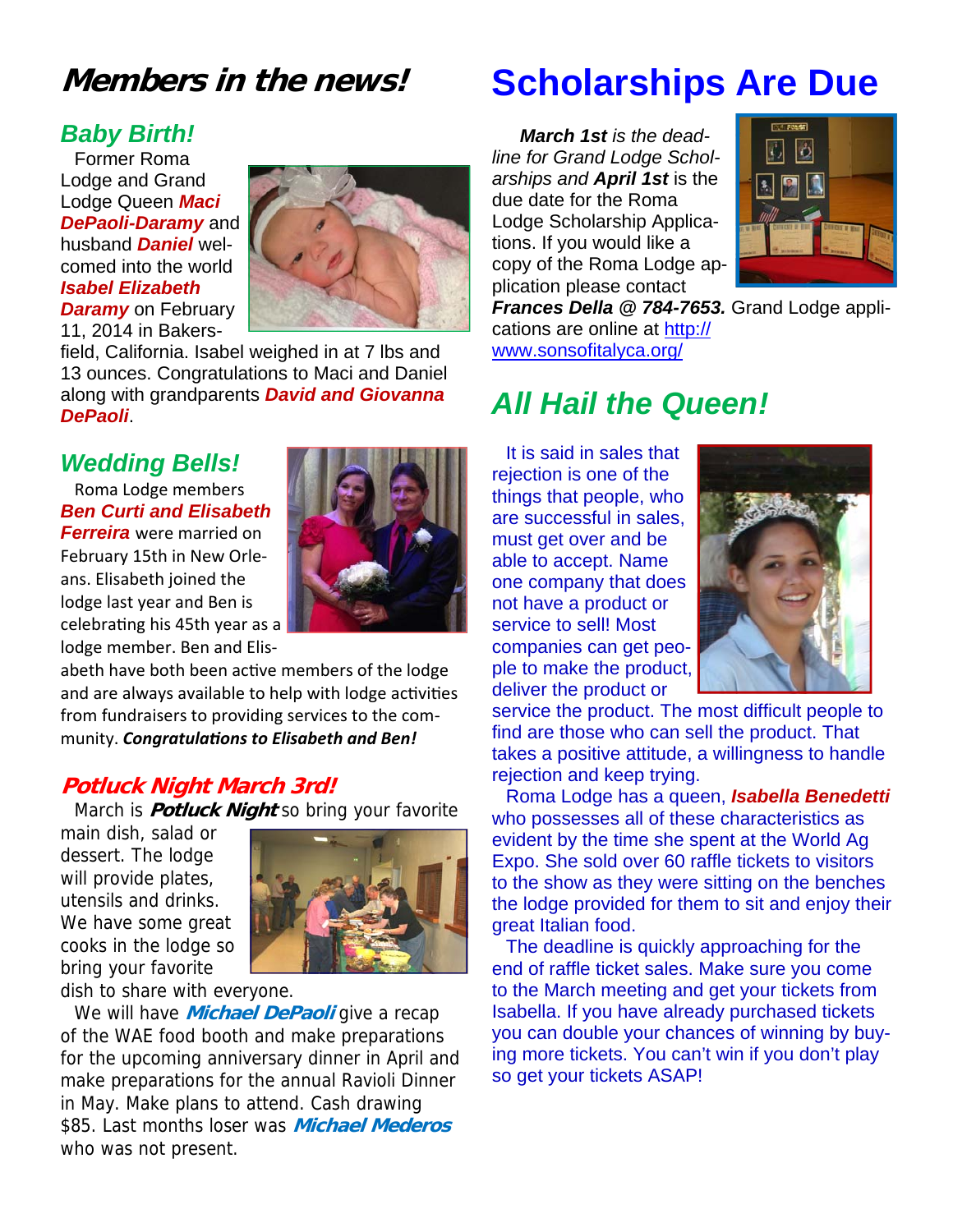

 $\frac{1}{2}$ 

Roma Lodge PO Box 1337 Tulare, California 93275 *www.romalodge1573.org* 

#### **Dinner Menus**

**January-**Tri-tip **February**-Pizza and Soup **March**-**Potluck April**-Italian Sausage and Risotto **May**-Pizza **June**-Chairman's Choice **July**-No Meeting **August**-Hotdogs/Hamburgers

**September-**Potluck **October-**Chairman's Choice

**November**-Polenta and Stew **December**-Ham & Yams-XMAS Party

## *Your Roma Lodge Officers*

| President             | Nick Canata (661-978-9331)   |
|-----------------------|------------------------------|
| Vice President        | David DePaoli (804-5443)     |
| Treasurer             | Karen Pedroncelli (732-1591) |
| Recording Sec.        | Tina Sparlin (685-8857)      |
| Financial Sec.        | Cathy Mederos (687-1112)     |
| Orator                | Gary Dutto (686-6201)        |
| Historian             | Carole Burner (686-8419)     |
| Guard                 | Ken Bertorelli (788-8496)    |
| <b>Past President</b> | Ken Curti (288-2144)         |

#### *Trustees*

| $(686-1348)$ |
|--------------|
| $(686-4340)$ |
| $(635-1699)$ |
| $(359-1907)$ |
| $(730-1168)$ |
|              |

## *Mistress of Ceremony*

| Frances Della | $(784 - 7653)$ |
|---------------|----------------|
| Shurene Curti | $(740-0184)$   |

## *Meeting*  **March 3, 2014 6:30 PM** *POTLUCK!*



**Farm Show Report From Michael DePaoli**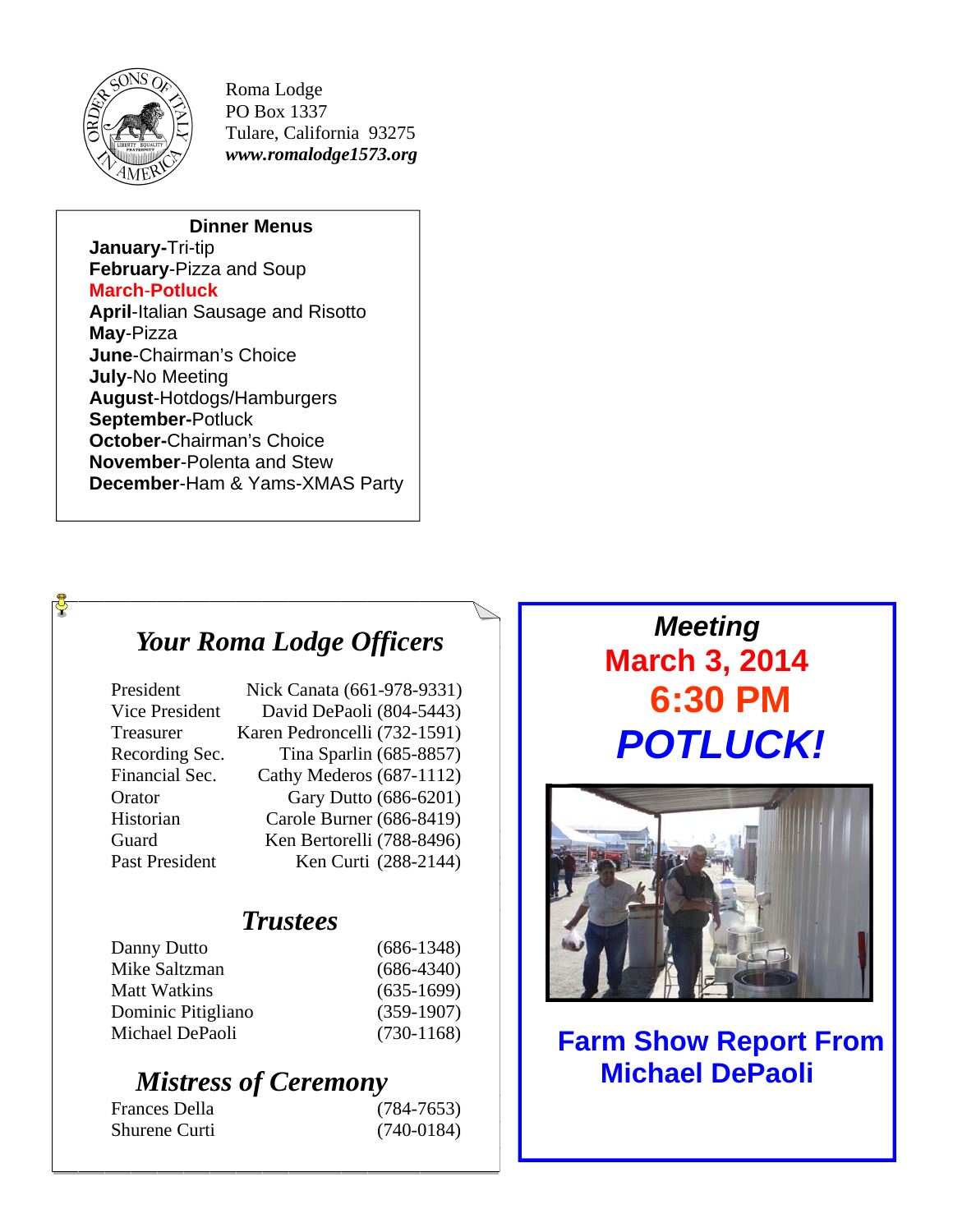# Roma Lodge #1573 *March Meeting*

March 3, 2014

Potluck-6:30 p.m.

Place: Ag Center Social Hall, So. Laspina Rd. Birthday Members Bring Your Raffle Prizes

# **March 2014**

| Sun                      | Mon                                                         | Tue                                                            | Wed                                            | Thu                                      | Fri                   | Sat                                                                |
|--------------------------|-------------------------------------------------------------|----------------------------------------------------------------|------------------------------------------------|------------------------------------------|-----------------------|--------------------------------------------------------------------|
|                          |                                                             |                                                                |                                                |                                          |                       | 1                                                                  |
| $\overline{2}$           | 3<br>Kolton<br>Speidell<br><b>Meeting</b><br><b>Potluck</b> | $\overline{\mathbf{4}}$<br>Natalie<br>Maness<br>Maci<br>Daramy | 5                                              | $6\phantom{a}$<br>Drew Berra             | $\overline{7}$        | $\,8\,$<br>Anthony "AJ"<br>Cuelho<br>Steven Beecher<br>Steven Sola |
| $9$<br>Dennis<br>Mederos | 10                                                          | 11<br>Judy Paggi                                               | 12<br>Joshua<br>Pitigliano                     | 13<br><b>Bruce Smith</b><br>Alicia Rambo | 14                    | 15<br><b>Nick</b><br>Serafin                                       |
| 16                       | 17                                                          | 18<br>Aaron Curti                                              | 19                                             | 20                                       | 21<br>Matt<br>Watkins | 22<br>Philip Curti<br>Roger Maraist                                |
| 23                       | 24<br>Evan Dutto                                            | 25                                                             | 26<br><b>Mabel Curti</b><br>Melissa<br>Mederos | 27                                       | 28                    | 29                                                                 |
| $30\,$                   | 31                                                          |                                                                |                                                |                                          |                       |                                                                    |